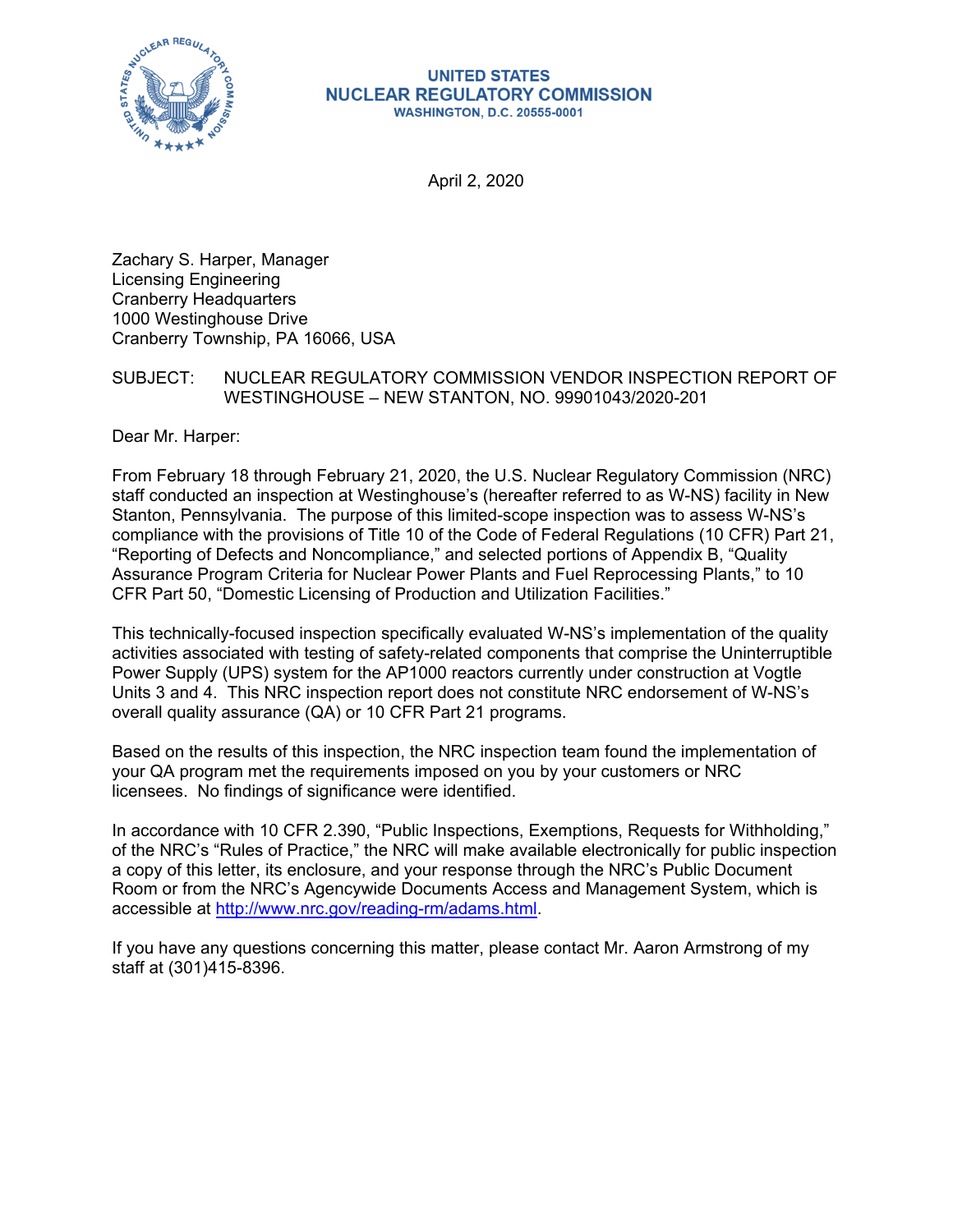Sincerely,

Kerri A. Kavanagh, Chief **/RA/**  Quality Assurance and Vendor Inspection Branch Division of Reactor Oversight Office of Nuclear Reactor Regulation

Docket No.: 99901043

EPID No.: I-2020-201-0022

Enclosures:

- 1. Notice of Nonconformance
- 2. Inspection Report No. 99901043/2020-201 and Attachment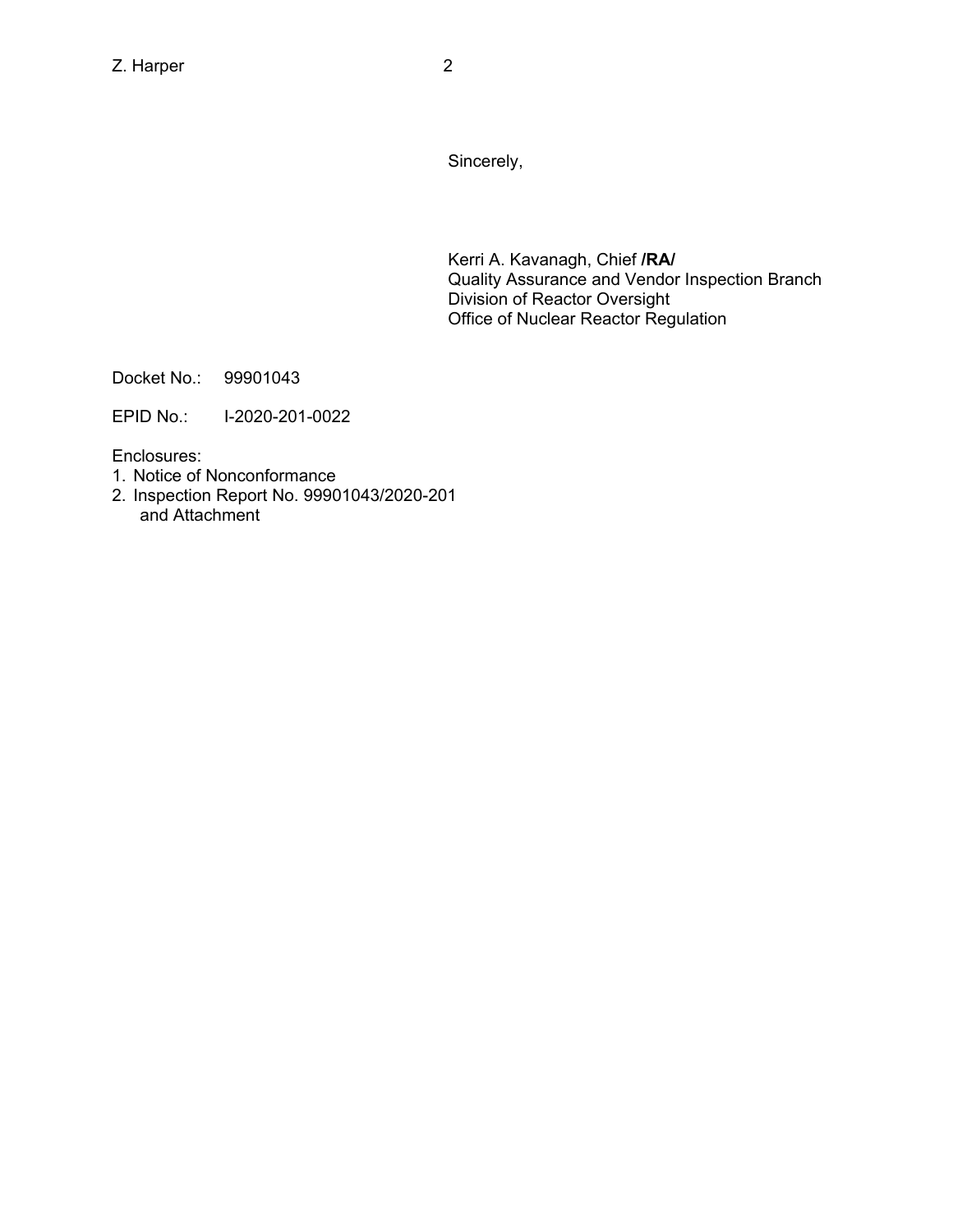DISTRIBUTION: **CMiller** RFelts MYoung ASakadales ConE\_Resource schlegbj@westinghouse.com glenngt@westinghouse.com NRR\_DRO\_IQVB Distribution

| <b>ADAMS Accession No.: ML20086N781</b> |              |              | *via email   | <b>NRR-106</b> |
|-----------------------------------------|--------------|--------------|--------------|----------------|
| <b>OFFICE</b>                           | NRR/DRO/IQVB | NRR/DRO/IQVB | NRR/DRO/IQVB | NRR/DRO/IQVB   |
| <b>NAME</b>                             | AArmstrong   | GGalletti    | NSavwoir*    | KKavanagh      |
| <b>DATE</b>                             | 4/2/2020     | 3/27/2020    | 3/27/2020    | 4/2/2020       |

**OFFICIAL RECORD COPY**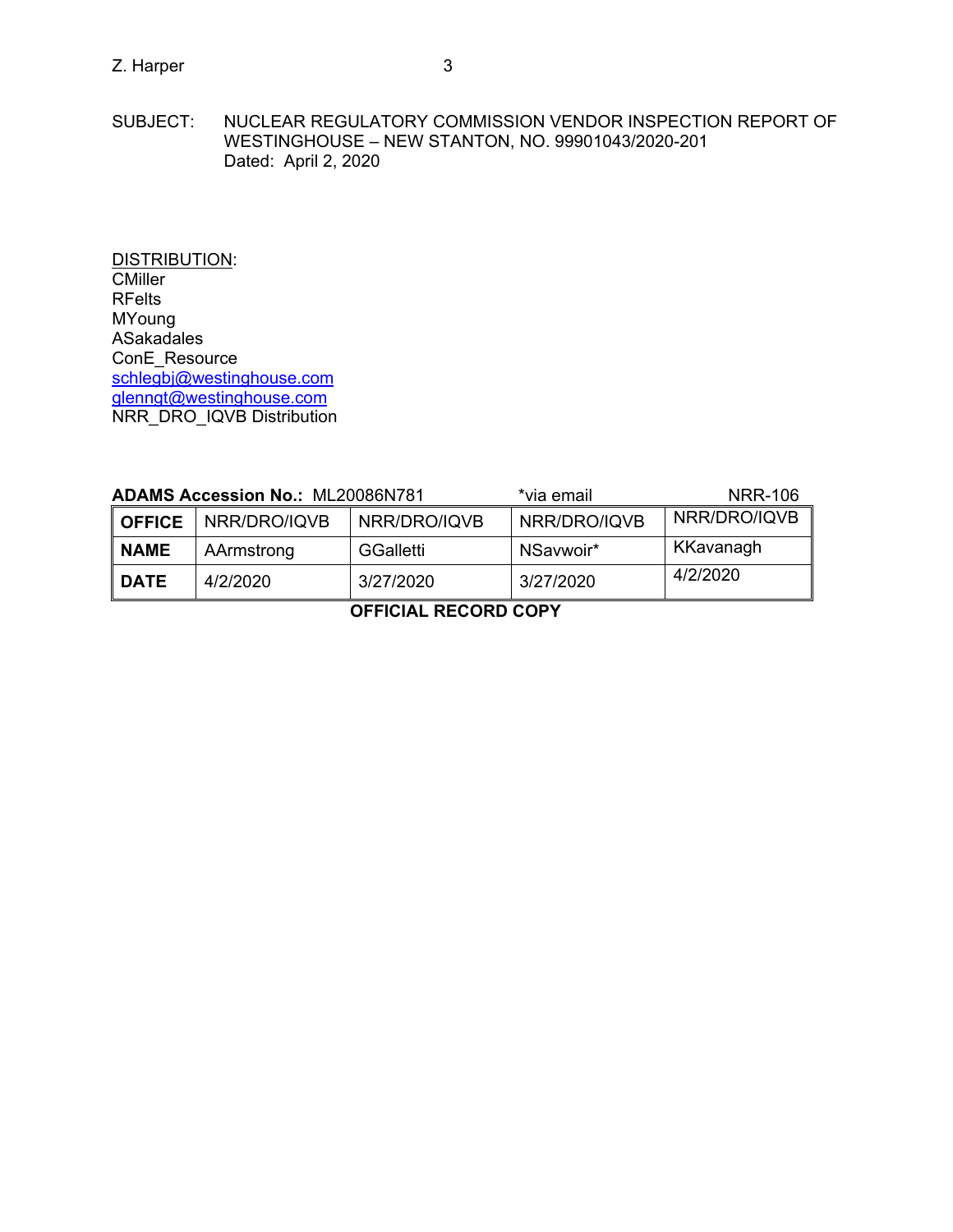## **U.S. NUCLEAR REGULATORY COMMISSION OFFICE OF NUCLEAR REACTOR REGULATION DIVISION OF REACTOR OVERSIGHT VENDOR INSPECTION REPORT**

| Docket No.:                       | 99901043                                                                                                                                                                                                                                                                   |                                                |                    |  |
|-----------------------------------|----------------------------------------------------------------------------------------------------------------------------------------------------------------------------------------------------------------------------------------------------------------------------|------------------------------------------------|--------------------|--|
| Report No.:                       | 99901043/2020-201                                                                                                                                                                                                                                                          |                                                |                    |  |
| Vendor:                           | Westinghouse - New Stanton<br>1000 Westinghouse Drive<br>New Stanton, PA 15672                                                                                                                                                                                             |                                                |                    |  |
| <b>Vendor Contact:</b>            | Gregory T. Glenn, Licensing Principal Engineer<br>Licensing Inspections and Special Programs<br><b>Westinghouse Electric Company LLC</b><br>1000 Cranberry Woods Drive<br>Cranberry Township, PA 16066                                                                     |                                                |                    |  |
| Phone:                            | (412) 374-3741                                                                                                                                                                                                                                                             |                                                |                    |  |
| Email:                            | glenngt@westinghouse.com                                                                                                                                                                                                                                                   |                                                |                    |  |
| <b>Nuclear Industry Activity:</b> | Westinghouse New Stanton is conducting Environmental<br>Qualification (EQ) testing of uninterruptable power supplies (UPS)<br>in accordance with U.S. Nuclear Regulatory Commission (NRC)<br>regulations and the technical standards imposed on them by their<br>customer. |                                                |                    |  |
| <b>Inspection Dates:</b>          | February 18 - 21, 2020                                                                                                                                                                                                                                                     |                                                |                    |  |
| Inspectors:                       | Aaron Armstrong<br>Nicholas Savwoir<br>Greg Galletti                                                                                                                                                                                                                       | NRR/DRO/IQVB<br>NRR/DRO/IQVB<br>NRR/DRO/IQVB   | <b>Team Leader</b> |  |
| Approved by:                      | Kerri A. Kavanagh, Chief<br>Division of Reactor Oversight<br>Office of Nuclear Reactor Regulation                                                                                                                                                                          | Quality Assurance and Vendor Inspection Branch |                    |  |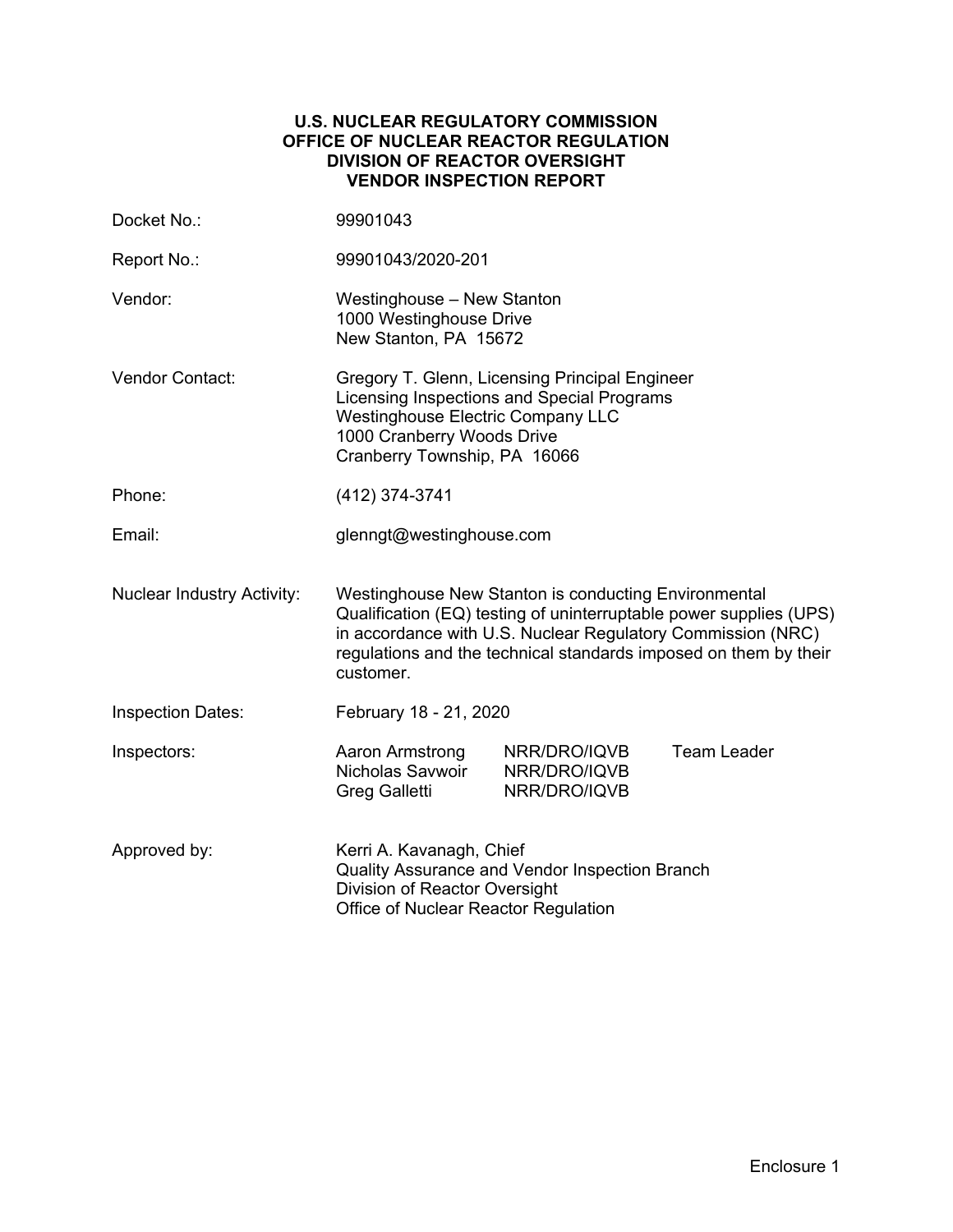# **EXECUTIVE SUMMARY**

## Westinghouse – New Stanton 99901043/2020-201

The U.S. Nuclear Regulatory Commission (NRC) staff conducted a vendor inspection at the Westinghouse (hereafter referred to as W-NS) facility located in New Stanton, PA, to verify that it had implemented an adequate quality assurance (QA) program that complies with the requirements of Appendix B, "Quality Assurance Criteria for Nuclear Power Plants and Fuel Reprocessing Plants," to Title 10 of the Code of Federal Regulations (10 CFR) Part 50, "Domestic Licensing of Production and Utilization Facilities" and 10 CFR Part 21, "Reporting of Defects and Noncompliance."

## Translation of Technical Requirements

The NRC inspection team reviewed W-NS's translation of requirements for the Environmental Qualification (EQ) testing of safety-related uninterruptable power supplies (UPS's), Class 1E Direct Current (IDS) and UPS System Battery Charger, Inverter, and Regulating Transformer in accordance with NRC regulations and the technical standards imposed on them by their customer for components being supplied to the AP1000 units under construction at the Vogtle site. The NRC inspection team verified that the technical requirements contained within the purchase orders and design specifications were properly translated into W-NS EQ Testing Procedures. No findings of significance were identified.

## Adequacy of Testing Scope

The NRC inspection team reviewed the overall scope of the EQ testing program for the UPS. In particular, the NRC inspection team assessed whether the testing program scope was adequate to demonstrate EQ of the required safety-related functions. The UPS safety-related functions consist of 1) supplying alternating current (AC) load 2) provide the Protection and Safety Monitoring System (PMS) with two loss-of-AC input voltage signals and 3) isolation between non-Class 1E and Class 1E circuits. The EQ testing scope was developed in accordance with the requirements of 1974 Editions of the Institute of Electrical and Electronics Engineers (IEEE) standard No. 323, "IEEE Standard for Qualifying Class 1E Equipment for Nuclear Power Generating Stations"; NRC Regulatory Guide 1.89, Revision 1, "Environmental Qualification of Certain Electric Equipment Important to Safety for Nuclear Power Plants," and AP1000 Equipment Qualification Methodology. During the week of the inspection the NRC inspection team did not review the isolation safety-related function in accordance with IEEE 384-1981, "Standard Criteria for Independence of Class 1E Equipment and Circuits," because it was outside of the scope of the EQ test program during the week of the inspection. No findings of significance were identified.

# Test Control

The NRC inspection team reviewed W-NS's policies and implementing procedures that govern the implementation of its testing activities to determine compliance with the regulatory requirements in Criterion XI, "Test Control," of Appendix B to 10 CFR Part 50. The NRC inspection team reviewed pre-test site acceptance testing, test deviations and test nonconformances and the physical test setup for conducting EQ tests defined in W-NS EQ testing procedures and work instruction. The objective of the W-NS EQ testing profile consisted of three phases; EQ mild environments (Phase 1), abnormal temperature and humidity transients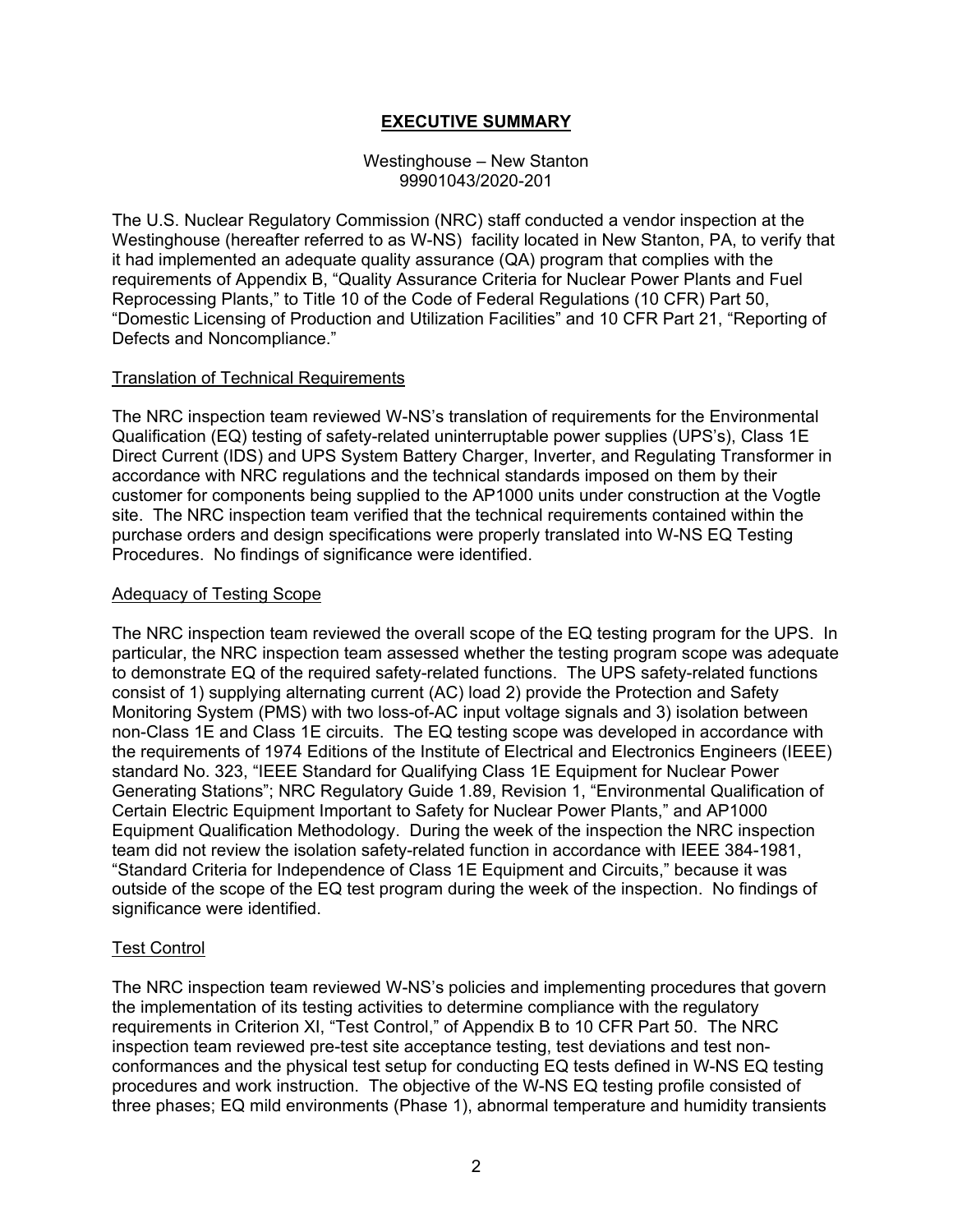(Phase 2), and supplemental environmental conditions at minimum temperature (Phase 3). During the inspection, W-NS only tested Cycle 1 of the Phase 2 for the EQ profile because W-NS's environmental chamber was not able to maintain temperature and humidity conditions in accordance with IEEE 650-1990, "IEEE Standard for Qualification of Class 1E Static Battery Chargers and Inverters for Nuclear Power Generating Stations," required for Phase 1 or maintain the elevated relative humidity levels of Phase 2, Cycle 2. W-NS will complete the remainder of the EQ testing at Clark Laboratory. No findings of significance were identified.

#### Control of Measuring and Test Equipment

The NRC inspection team reviewed W-NS's policies and implementing procedures that govern the implementation of its measuring and test equipment (M&TE) program to determine compliance with the requirements of Criterion XII, "Control of Measuring and Test Equipment," of Appendix B to 10 CFR Part 50. The NRC inspection team observed that the M&TE had the appropriate calibration stickers and current calibration dates, including the calibration due date. The NRC inspection team verified calibration of M&TE in W-NS's facility and reviewed the procurement methods used for the calibration and testing services for equipment used for the AP1000 battery charger, inverter and rectifying transformer. No findings of significance were identified.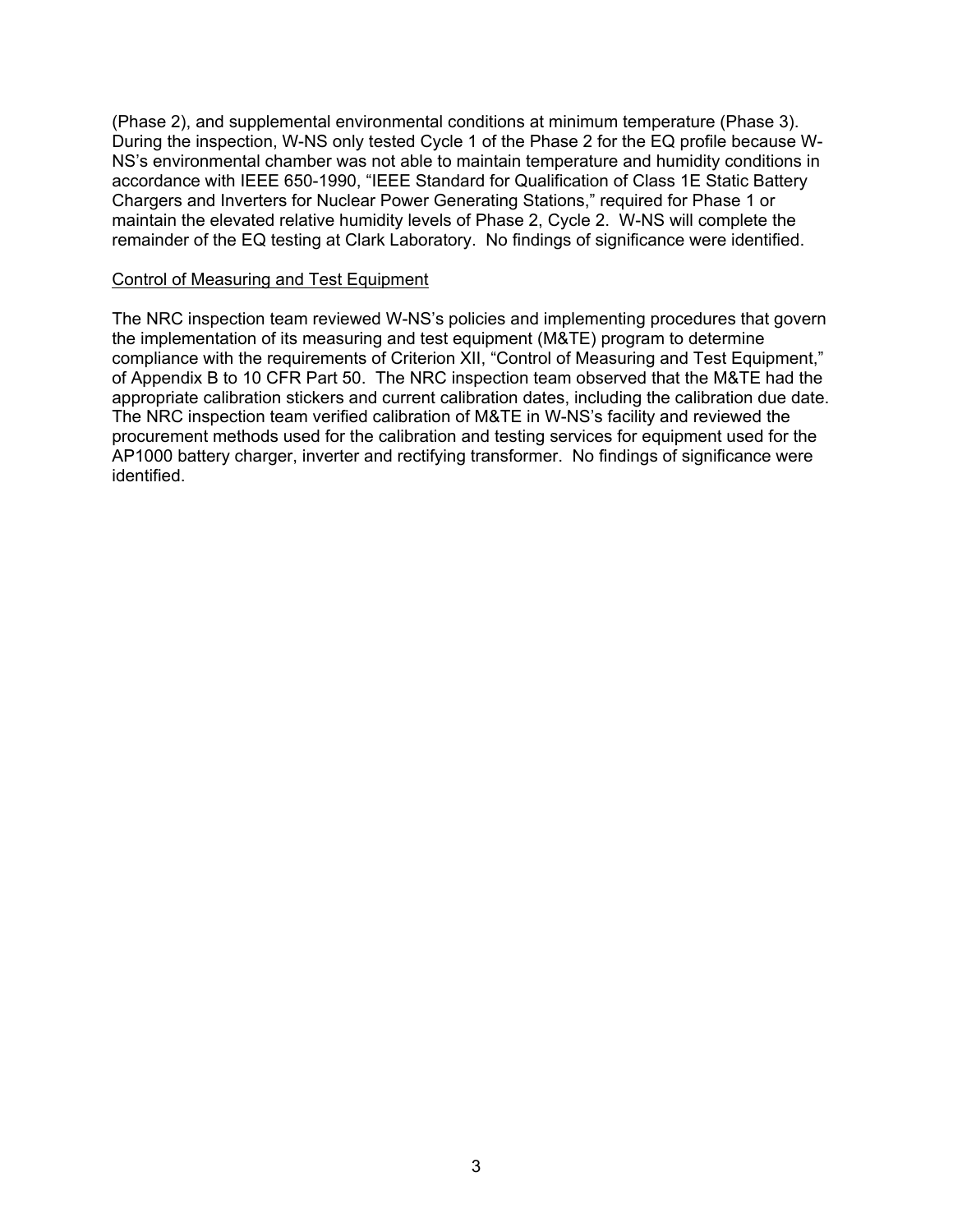## **REPORT DETAILS**

## 1. Design Control

## a. Inspection Scope

The NRC inspection team reviewed Westinghouse's (hereafter referred to as W-NS) policies and implementing procedures that govern the design control program to determine compliance with the requirements of Criterion III, "Design Control" of Appendix B to 10 CFR Part 50. The NRC inspection team also discussed the design control program with Westinghouse's management and technical staff. The attachment to this inspection report lists the documents reviewed by the NRC inspection team.

#### Translation of Technical Requirements

The NRC inspection team reviewed Westinghouse's translation of the testing requirements for EQ testing of the safety-related uninterruptable power supplies (UPSs) being supplied to the AP1000 units under construction at the Vogtle site. The UPS Class 1E Direct Current (IDS) provides reliable power for the safety-related equipment required for the plant instrumentation, control, monitoring and other vital functions needed for shutdown of the plant. In the event of a total loss of off-site and on-site alternating current (AC) power sources, the direct current (DC) batteries constitute the sources of electrical power for operation of the required DC and AC instrument UPS loads. The NRC inspection team also reviewed associated purchase orders and purchase order revisions for the EQ testing. The NRC inspection team reviewed the W-NS's developed test procedures to ensure the UPS AP1000 environmental profile and equipment qualification methodology requirements were appropriately translated from the design specifications.

The NRC inspection team reviewed design specification APP-DC01-Z0-001 which provided the technical requirements for the design of the Class 1E battery chargers that will be used in the IDS for the Westinghouse AP1000 plant. The NRC inspection team reviewed the design specification in APP-DT01-Z0-010 that provides the technical requirements for the Class 1E regulating transformers for the Westinghouse AP1000 plant. The regulating transformers provide a regulated backup source of AC power to the Class 1E Instrumentation and Control (I&C) Bus. The regulating transformers are powered from the diesel generator backed Motor Control Centers. The regulating transformers provide the required isolation between the non-1E and the Class 1E electrical systems. In addition, the NRC inspection team reviewed design specification APP-DU01-Z0-001 which provides the technical requirements for the design of the Class 1E inverters, static transfer and manual by-pass switches. The inverters, static transfer switches, and manual by-pass switches are provided to power instrument and control power buses. The static transfer switch transfers the loads to the backup source upon inverter failure. Also, the inverters, static transfer switches, and manual by-pass switches are classified as Class 1E and AP1000 Class C.

The NRC inspection team reviewed test plan EQ-TP-488-APP developed for the pre-seismic environmental qualification (EQ) test for the IDS battery charger, inverter and regulating transformer for the AP1000 plant. The NRC inspection team verified that the test plan met the requirements contained within Regulatory Guide (RG) 1.89, Revision 1, "Environmental Qualification of Certain Electric Equipment Important to Safety for Nuclear Power Plants," and the associated equipment design specifications. RG 1.89 endorses IEEE 323-1974 and detailed the testing requirements for the EQ testing. The NRC inspection team also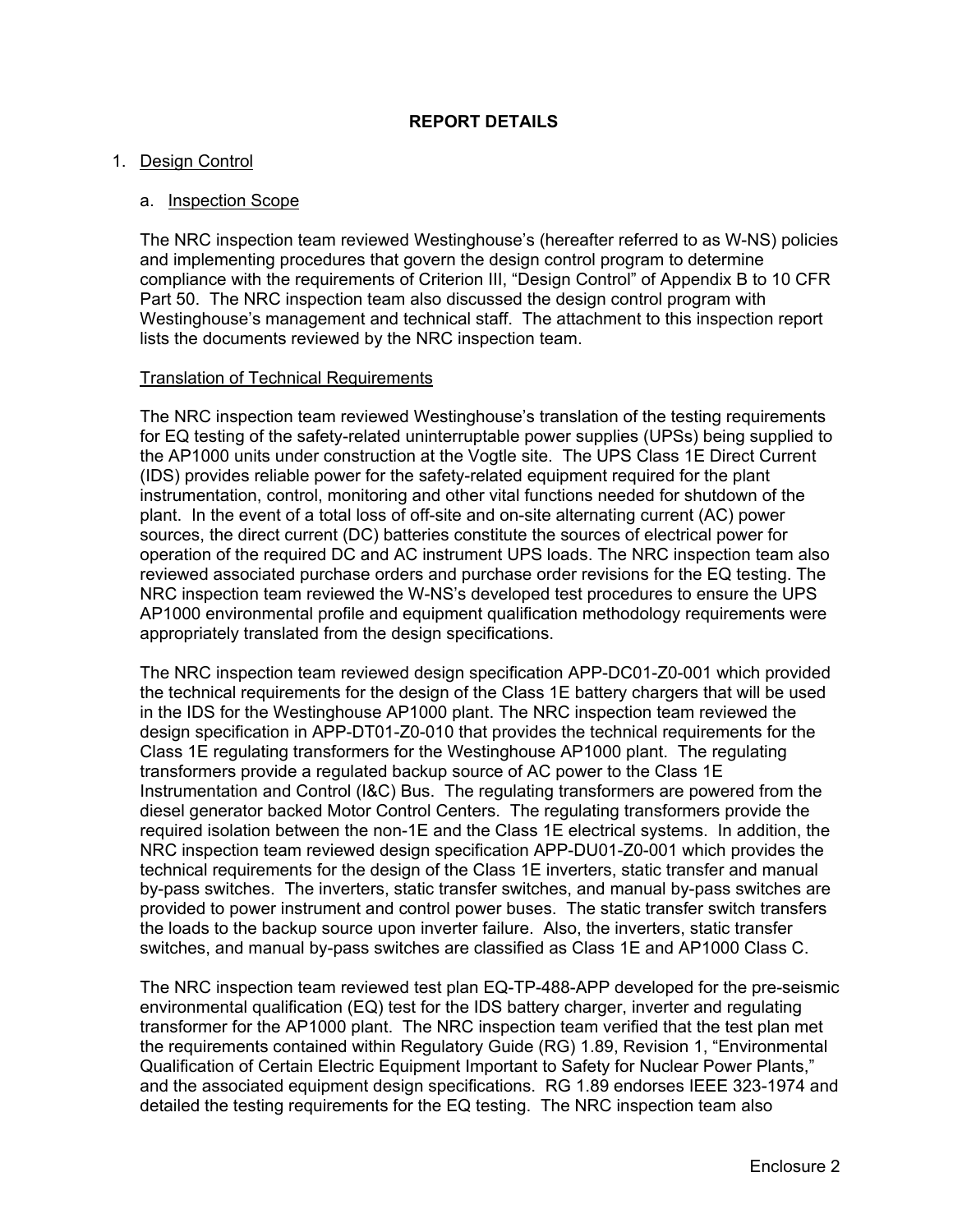interacted with the product engineering group to review the implementation of W-NS's receipt inspection requirements for the equipment under test (EUT).

# Adequacy of Testing Scope

The NRC inspection team reviewed the scope of the EQ testing program. In particular, the NRC inspection team assessed whether the testing program scope was adequate to demonstrate the EQ of safety-related functions under the Phase 2, Cycle 1 EQ test profile. The NRC inspection team reviewed the EQ test program in accordance with IEEE 323-1974 and AP1000 testing requirements. The UPS EQ test consisted of the ability to demonstrate the equipment performance under abnormal environmental conditions of temperature and humidity that may occur during plant operation for a required duration of time.

The NRC inspection team reviewed the UPS functional operation test in response to voltage change, frequency and loading. Specifically, the functional tests were performed at ambient conditions and included inverter to by-pass transfer, by-pass to inverter transfer, inverter full load rejection, inverter full load step, inverter load power factor test, charger undervoltage (UV) relay test, charger blocking diode test, and charger current limit test. In addition, the NRC inspection team reviewed the EQ temperature limits, general room group methodology, and GOTHIC (Generation of Thermal-Hydraulic Information for Containment) modeling heat structures for compartments in the AP1000 auxiliary building where the UPS configuration will be installed in accordance with W-NS's walk-in environmental chamber specifications used for the EQ test program. Furthermore, the NRC inspection team reviewed W-NS's and a contracted test lab's inter-works request scope of work, in support of the remaining required UPS EQ test program.

The attachment to this inspection report lists the documents reviewed by the NRC inspection team.

# b. Observations and Findings

No findings of significance were identified.

# c. Conclusions

The NRC inspection team verified technical requirements contained within the purchase specification were being properly translated into EQ testing procedures. The NRC inspection team also determined that the overall scope of the EQ testing program was adequate to demonstrate environmental qualification of the required safety-related functions. No findings of significance were identified.

# 2. Test Control

# a. Inspection Scope

The NRC inspection team reviewed W-NS's policies and implementing procedures that govern its testing activities to determine compliance with the regulatory requirements in Criterion XI, "Test Control," of Appendix B to 10 CFR Part 50. The NRC inspection team also discussed the test control program with W-NS management and technical staff.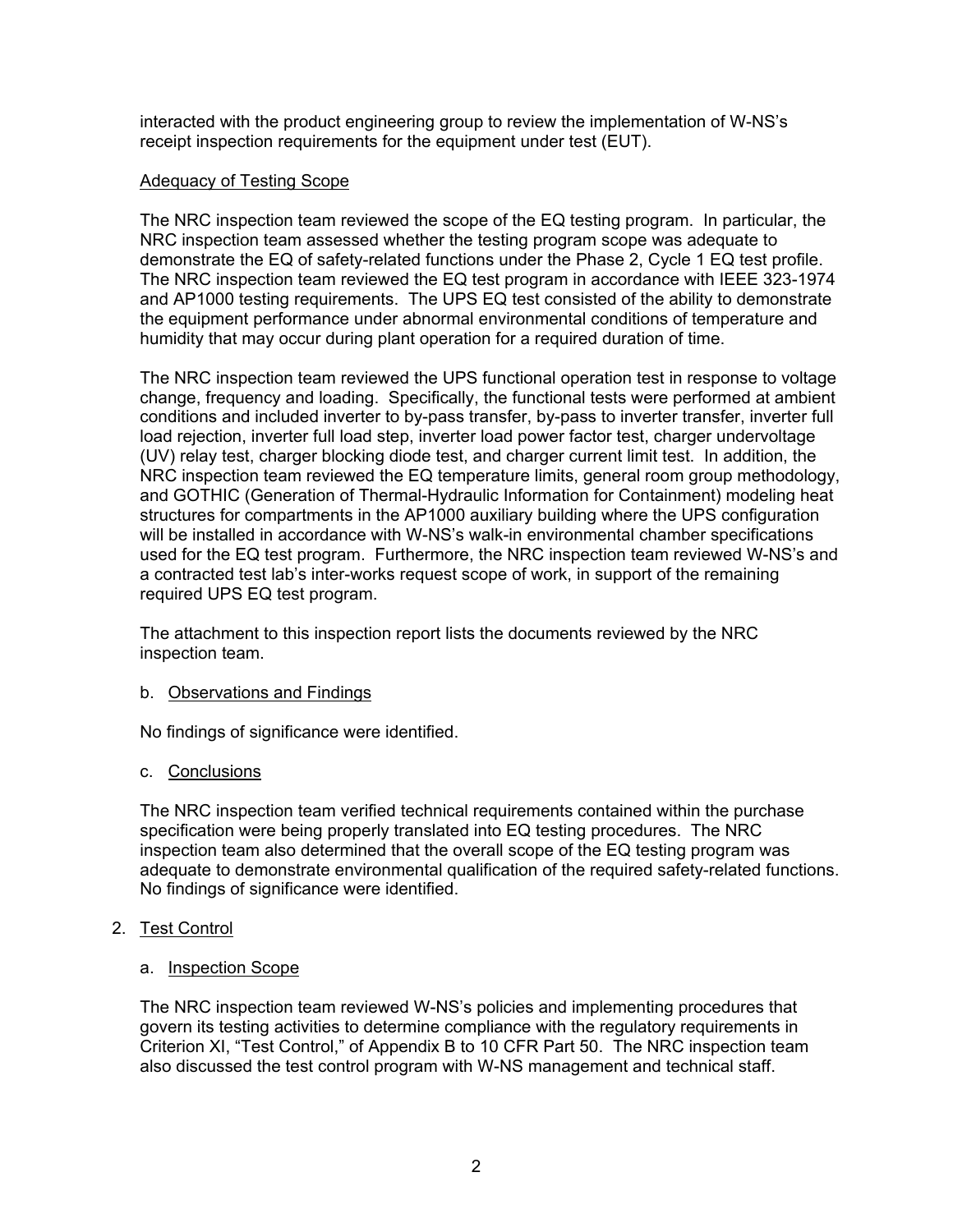# Pre-test Site Acceptance Testing (SAT)

The NRC inspection team reviewed a contractor's SAT report to confirm the system was received and installed adequately. The SAT testing included a general condition check, component tests, alarm tests, and functional testing. All testing was adequately documented and confirmed proper installation and functioning of the system. During SAT, one issue was identified by W-NS with IDS battery charger high DC voltage warning and high DC voltage shutdown that required system setpoints to be revised. A design change was adequately implemented in accordance with the requirements for an Engineering and Design Coordination Report (E&DCR).

## EQ Test Setup and On-Going Test Review

The NRC inspection team reviewed the physical test setup for conducting EQ tests defined in W-NS's EQ test procedures and work instructions. The W-NS procedures define the process and responsibilities for conducting EQ testing, general quality practices including, but not limited to, calibration and software testing, test area access, byproduct control, development of test procedures, test logs, reporting of nonconforming conditions, and final test report generation. In addition, the NRC inspection team performed a walk-down of the test configuration, observed EUT and discussed the ongoing test program with W-NS's testing staff.

The NRC inspection team reviewed the current environmental test log that included results of initial inspection, test specimen modifications (including field changes), and setpoint modifications. The test log also provided test configuration diagrams, and all monitoring equipment and connections to the EUT were identified. The NRC inspection team confirmed that monitoring channels were established for power, signal, and environmental data. The NRC inspection team confirmed the test setup and environmental conditions met the test configuration as defined in the test logs.

## Review of Test Deviations and Non-Conformances

The NRC inspection team also reviewed the current sample of test deviations and associated nonconformances (NONs) from the ongoing Phase 2 testing and confirmed the vendor was documenting and evaluating any test anomaly issues identified with the implementation of the test procedure.

The NRC inspection team reviewed completed test logs sheets for six data cycles and confirmed the results were generally consistent with the expected min/max values for the parameters of interest. In instances of the recorded min/max values not meeting test specifications, an NON was created, identified on the test log, and documented in the nonconformance reporting system. The NRC inspection team reviewed a sample of NONs generated from the Phase 2, Cycle 1 tests and confirmed the descriptions, comments on dispositions, and resolutions proposed or implemented. In several instances, changes required to the test procedures were captured in deviation reports that were documented on the test log sheets. The NRC inspection team reviewed the deviation reports and confirmed the descriptions, comments, and dispositions were consistent with those changes described in the deviation and/or the test logs.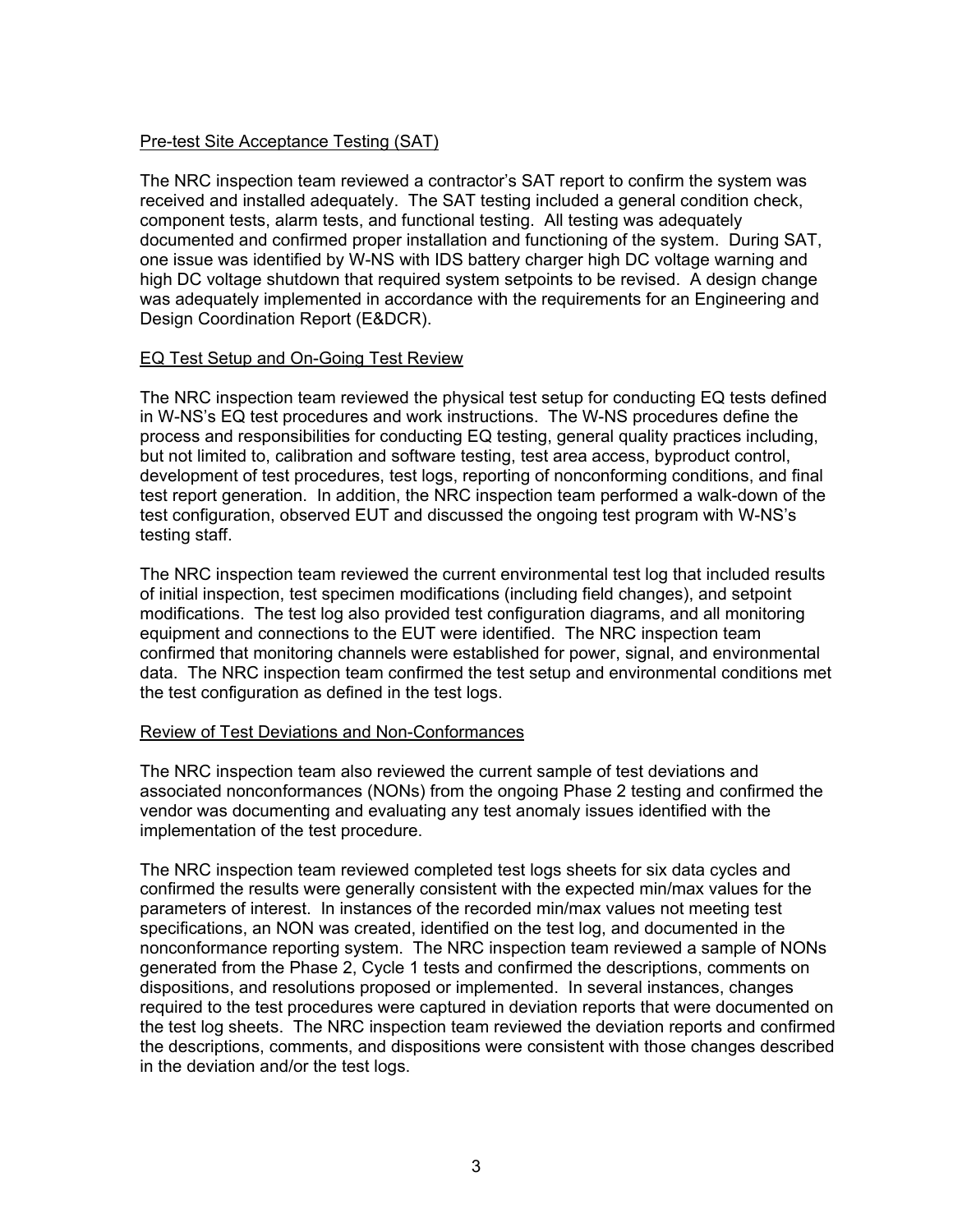The attachment to this inspection report lists the documents reviewed by the NRC inspection team.

## b. Observations and Findings

No findings of significance were identified.

## c. Conclusions

The NRC inspection team concluded that W-NS was implementing its test control program in accordance with the regulatory requirements of Criterion XI of Appendix B to 10 CFR Part 50. The NRC inspection team verified test control and work instructions requirements were being properly controlled for EQ testing. No findings of significance were identified.

## 3. Control of Measuring and Test Equipment

## a. Inspection Scope

The NRC inspection team reviewed W-NS's policies and implementing procedures that govern the M&TE program to determine compliance with the requirements of Criterion XII, "Control of Measuring and Test Equipment," of Appendix B to 10 CFR Part 50. The NRC inspection team also discussed the M&TE program with W-NS management and technical staff.

The NRC inspection team reviewed the calibration records for the SOLTEC data acquisition modules, thermocouples, Fluke power analyzers, and Rotonic data loggers. The NRC inspection team also reviewed W-NS's purchase orders for a contracted test laboratory. The NRC inspection team observed that the M&TE had the appropriate calibration stickers and current calibration dates, including the calibration due date. In addition, the NRC inspection team reviewed purchase orders for M&TE calibration services and testing services. The NRC inspection team performed a walk-down of W-NS's testing laboratory to observe that M&TE were labeled, handled, and stored in a manner that indicated the calibration status of the instrument and ensured its traceability to calibration test data.

The attachment to this inspection report lists the documents reviewed by the NRC inspection team

## b. Observations and Findings

No findings of significance were identified.

# c. Conclusion

The NRC inspection team concluded that W-NS is implementing its M&TE program in accordance with the regulatory requirements of Criterion XII of Appendix B to 10 CFR Part 50. No findings of significance were identified.

# 4. Entrance and Exit Meetings

On February 18, 2020, the NRC inspection team discussed the scope of the inspection with Mr. Brian Schleger and other members of W-NS's management and technical staff. On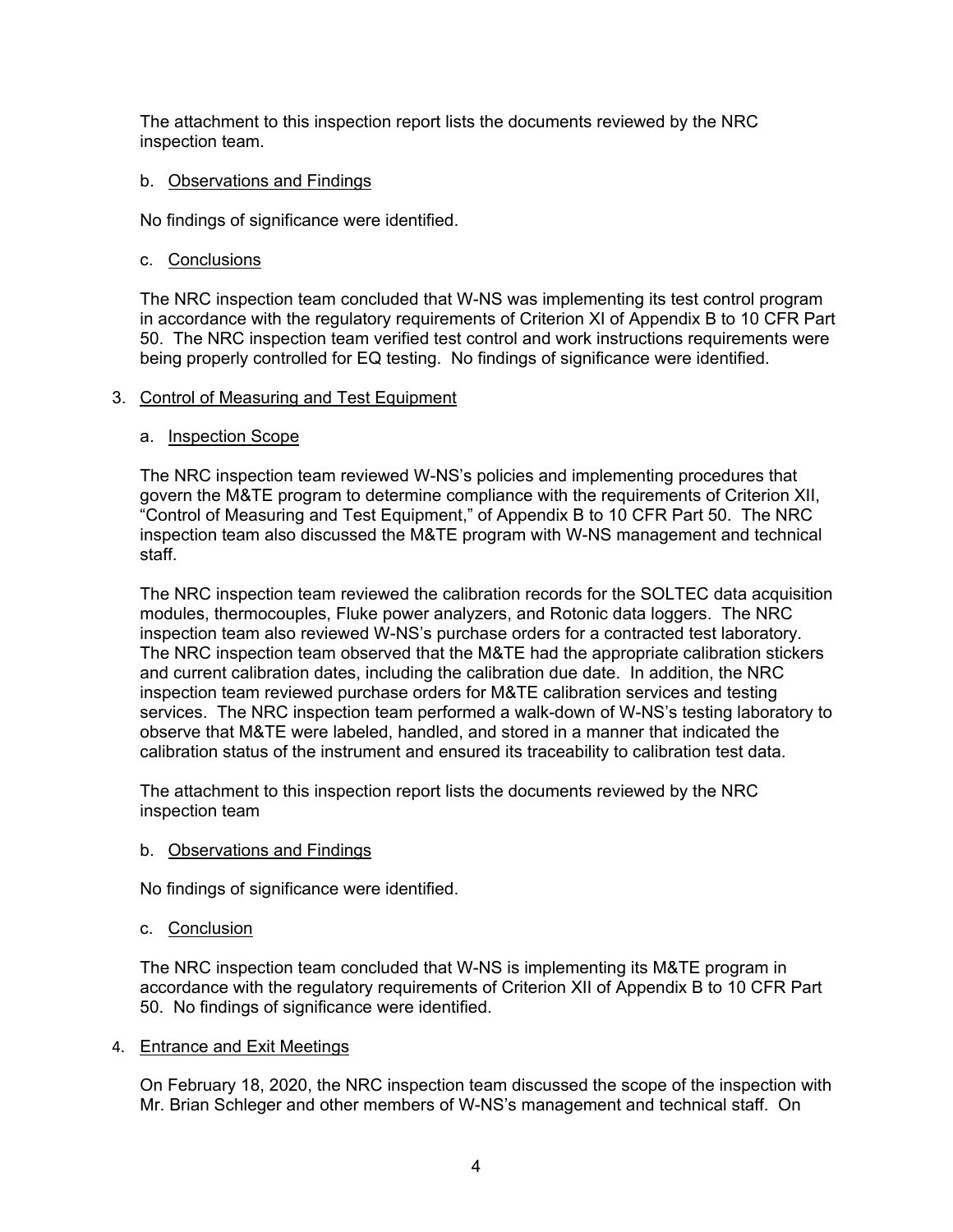February 21, 2019, the NRC inspection team presented the inspection results and observations during an exit meeting with Mr. Brian Schleger, and other members of W-NS's management and technical staff. The attachment to this report lists the attendees of the entrance and exit meetings, as well as those individuals whom the NRC inspection team interviewed.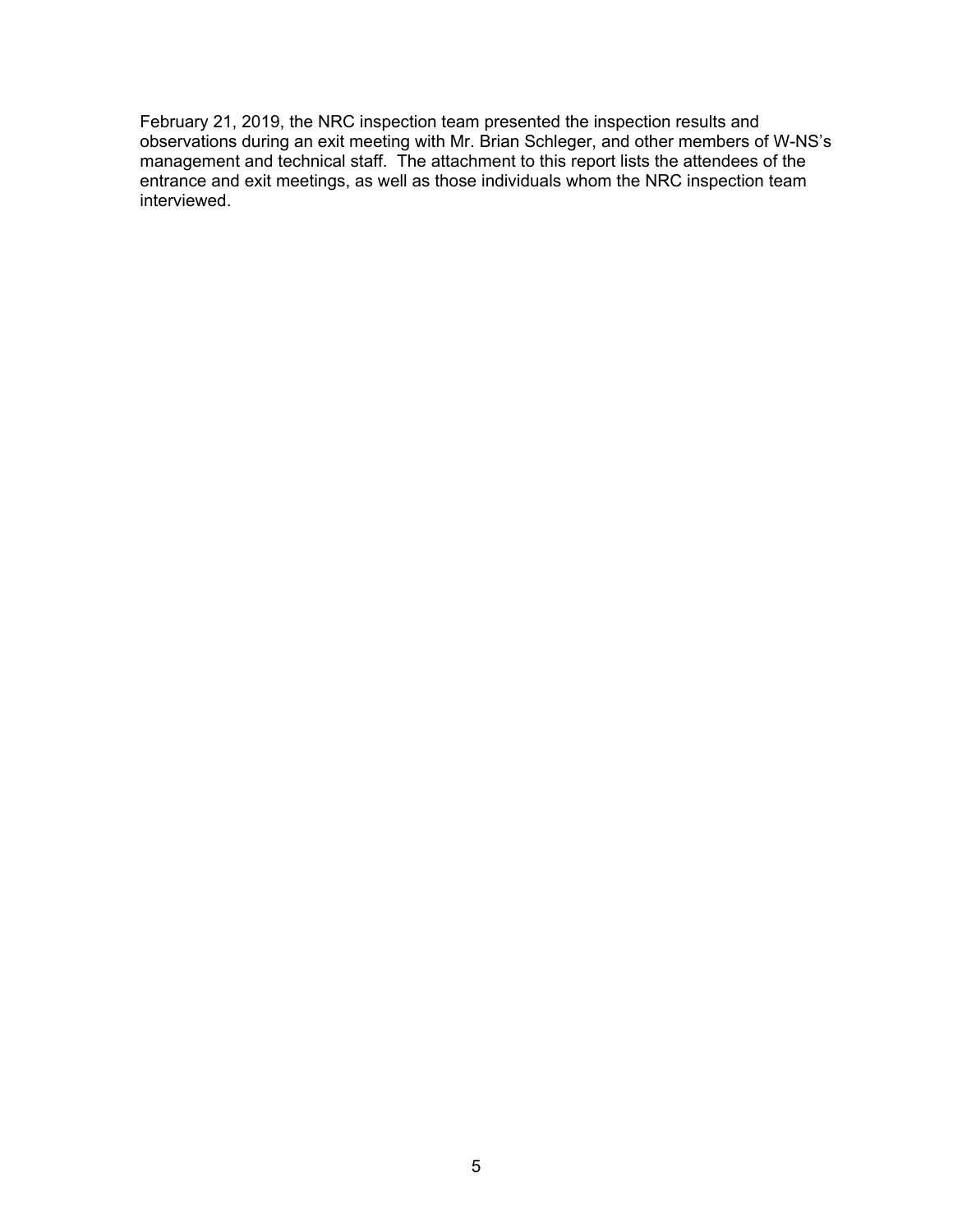# **ATTACHMENT**

# 1. ENTRANCE/EXIT MEETING ATTENDEES

| <b>Name</b>             | <b>Title</b>                                                 | <b>Affiliation</b>                    | <b>Entrance</b> | <b>Exit</b> |
|-------------------------|--------------------------------------------------------------|---------------------------------------|-----------------|-------------|
| Aaron Armstrong         | <b>Inspection Team</b><br>Leader                             | <b>NRC</b>                            | X               | X           |
| <b>Nicholas Savwoir</b> | Inspector                                                    | <b>NRC</b>                            | X               | X           |
| <b>Greg Galletti</b>    | Inspector                                                    | <b>NRC</b>                            | X               | X           |
| <b>Greg Glenn</b>       | <b>Licensing Engineer</b>                                    | Westinghouse                          |                 | $X^*$       |
| <b>Brian Schleger</b>   | <b>Licensing Engineer</b>                                    | Westinghouse                          | X               | X           |
| Mark DeMaglio           | <b>Principal Electrical</b><br>Engineer                      | Westinghouse                          | X               |             |
| William Smoody          | Regulatory<br>Compliance                                     | Westinghouse                          | X               |             |
| Suresh<br>Channarasappa | <b>GIC Consulting</b><br>Engineer                            | Westinghouse                          | X               | $X^*$       |
| John Ewald              | Manager AP1000<br>Electrical                                 | Westinghouse                          | $X^*$           |             |
| Sarah DiTommaso         | Director of Licensing<br>and Regulatory<br><b>Affairs</b>    | Westinghouse                          | $X^*$           |             |
| Camille Zozula          | Manager of Fuel<br>Plant and radioactive<br><b>Materials</b> | Westinghouse                          | $X^*$           | X*          |
| Nick Kellenberger       | Vogtle 3 & 4 Site<br>Licensing                               | Southern<br>Nuclear<br>Company        | X*              |             |
| <b>Nitin Patel</b>      | Vogtle 3 & 4 Site<br>Licensing                               | Southern<br><b>Nuclear</b><br>Company | $X^*$           | X*          |
| Christopher<br>Roseman  | <b>Director of Electrical</b><br>Engineering                 | Westinghouse                          | $X^*$           | X*          |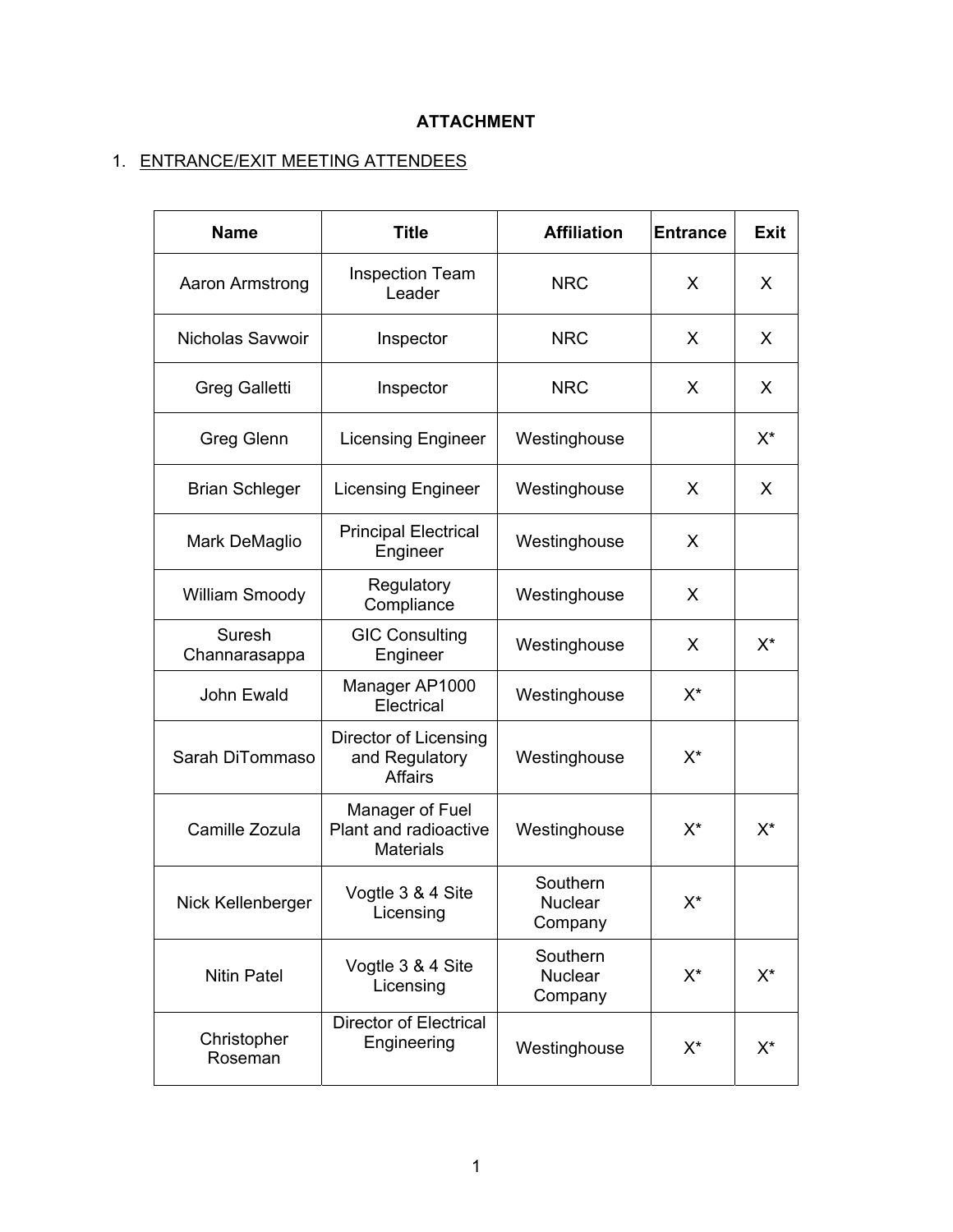| Lynette Little   | <b>NPO Quality</b><br>Manager                          | Westinghouse | X     | X     |
|------------------|--------------------------------------------------------|--------------|-------|-------|
| Dave Matteo      | QO Manager                                             | Westinghouse |       | X     |
| Quang Nguyen     | Director, Nuclear<br><b>Systems Products</b><br>and EQ | Westinghouse | $X^*$ |       |
| Keegan Foster    | <b>Electrical Engineer</b>                             | Westinghouse | X     | X     |
| Louis Jesso      | Principal Engineer,<br>Qualifications                  | Westinghouse | X     | $X^*$ |
| Stephen Packard  | <b>Quality Program</b><br>Manager                      | Westinghouse | $X^*$ | $X^*$ |
| Lisa Manning     | <b>Global Quality</b>                                  | Westinghouse | X*    | $X^*$ |
| Johnathan Fisher | <b>Issue Resolution</b><br>and Failure<br>Analysis     | Westinghouse |       | $X^*$ |

\* indicates attendance by phone

# 2. INSPECTION PROCEDURES USED

Inspection Procedure (IP) 36100, "Inspection of 10 CFR Part 21 and Programs for Reporting Defects and Noncompliance," dated May 16, 2019.

IP 43002, "Routine Inspections of Nuclear Vendors," dated January 27, 2017.

IP 35034, "Design Certification Testing Inspection," dated January 27, 2010.

## 3. LIST OF ITEMS OPENED, CLOSED, AND DISCUSSED

None.

# 4. DOCUMENTS REVIEWED

Procedures and Work Instructions:

APP-DC01-Z0-001, Rev. 11, "Design Specification for Class 1E 250 VDC Battery Chargers for System IDS," dated October 2018

APP-DT01-Z0-010, Rev. 8, "Design Specification for Class 1E Regulating Transformers," dated January 2016

APP-DU01-Z0-001, Rev. 7, "Design Specification for Class 1E Inverters, Static Transfer and Manual Bypass Switches for IDS System," dated January 2016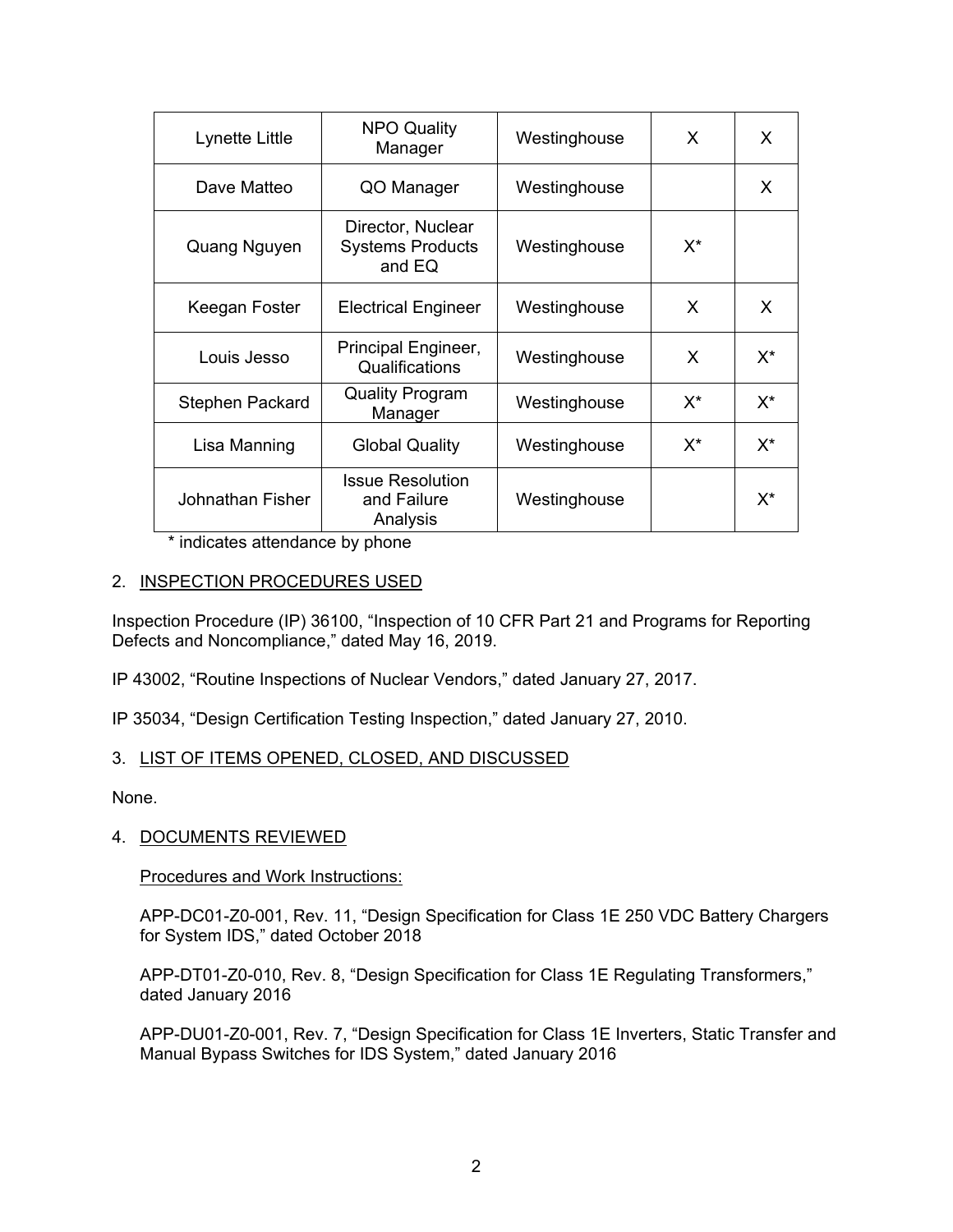APP-IDS-VPP-002, Revision 0; Functional Operational Test- Test Number EQLR-455 (data sheet B.2-1) dated January 28, 2020

EQ-TP-488-APP, "AP1000 Pre-Seismic Environmental Qualification Test Procedure for the IDS Battery Charger (DC01), Inverter (DU01) and Regulating Transformer (DT01) for Use in the AP1000 Plant," dated January 2020

APP-1200VPC-001 Revision 1, "Base Model for AP1000 Auxiliary Building Heat-Up Analysis Using GOTHIC," dated September 2016

APP-VBS-M3C-001, Revision 9, "System Design Calculation for Ventilation (VBS) System," dated January 7, 2019

APP-DC01-GEF-06, "Change to the IDS Battery Charger High DC Output," Revision 0

EQLR-455, "Pre-Seismic Environmental Qualification Testing for the AP1000 IDS Battery Charger (DC01), Inverter (DUO1), and Regulating Transformer (DT01)," dated December 2019 – February 2020

EQLR-455, "Pre-test Baseline," dated January 17 – 27, 2019

EQ-TP-488-APP, Rev. 0, APP-IDS-VPP-002, Rev. 0, ""Pre-Seismic Environmental Qualification Test Procedure for the IDS Battery Charger (DC01), Inverter (DUO1), and Regulating Transformer (DT01) for Use in The AP1000 Plant," dated January 2020

EQ-WI-020-ENV, "Work instruction In-House Environmental Testing," Revision 0, dated October 2016

F-APP-GW-GAP-420-1, "Engineering & Design Coordination Report (E&DCR)," Revision 15

Engineering and Design Coordination Report (E&DCR) APP-DC01-GEF-006, Revision 0.

Contractor Test No. 1120086121\_321\_421, "Site Acceptance Test," dated December 16, 2019

Deviation and Nonconformance Reports

EQLR-455 DEV-01, dated January 16, 2020 EQLR-455 DEV-02, dated January 17, 2020 EQLR-455 DEV-03, dated January 21, 2020 EQLR-455 DEV-04, dated January 23, 2020 EQLR-455 DEV-05, dated January 24, 2020 EQLR-455 DEV-06, dated January 28, 2020 EQLR-455 DEV-06, Revision 1, dated February 13, 2020 EQLR-455 DEV-14, dated February 11, 2020 EQLR-455 NON-01, dated January 23, 2020 EQLR-455 NON-02, dated January 24, 2020 EQLR-455 NON-03, dated February 07, 2020 EQLR-455 NON-04, dated February 11, 2020 EQLR-455 NON-05, dated February 12, 2020 EQLR-455 NON-06, dated February 13, 2020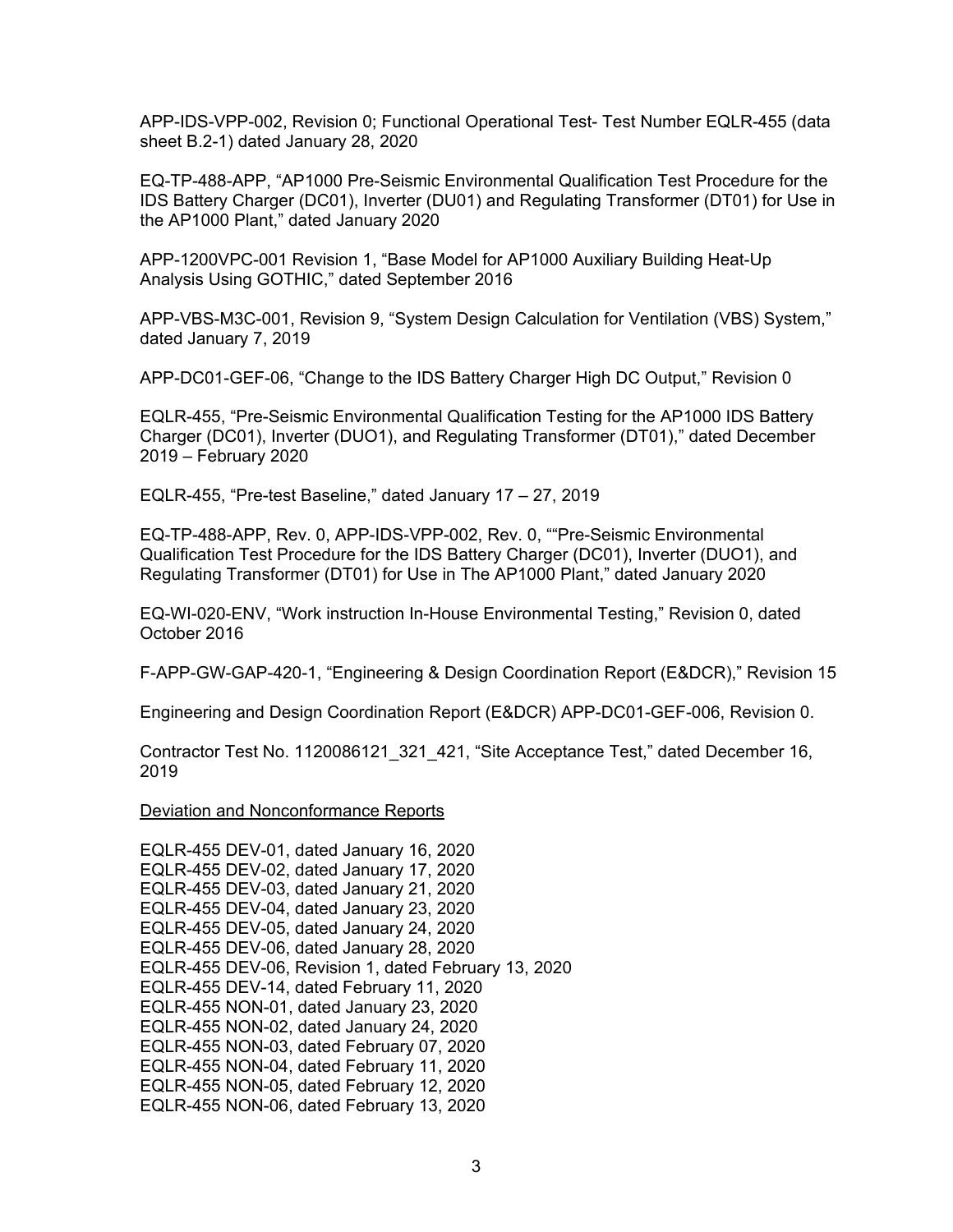## EQLR-455 NON-07, dated February 12, 2020

## Certificates of Calibration

#0011205303, Fluke Data Logger Model 2686A, SN 9553050, due date November 11, 2020 #0011156842, SOLTEC Model AP11-109, SN 0000232, due date April 3, 2020 #0011156822, SOLTEC Model AP11-109, SN 0000233, due date April 3, 2020 #0040003559, SOLTEC Model AP11-109, SN 0000230, due date April 3, 2020 #0011208541, SOLTEC Model AP11-101, SN 0909110, due date November 27, 2020 #0011208537, SOLTEC Model AP11-101, SN 0909118, due date November 27, 2020 #0011208544, SOLTEC Model AP11-101, SN 0002942, due date April 20, 2020 #0011166141, SOLTEC Model AP11-101, SN 0002949, due date April 20, 2020 #0011182846, SOLTEC Model AP11-101, SN 00908061, due date July 17, 2020 #0011182844, SOLTEC Model AP11-101, SN 00908061, due date July 17, 2020 #0011188336, SOLTEC Model AP11-101, SN 00809232, due date September 21, 2020 #0011188335, SOLTEC Model AP11-101, SN 204061KN, due date September 21, 2020 #0011188336, SOLTEC Model AP11-101, SN 0809232, due date September 21, 2020 #0011188334, SOLTEC Model AP11-101, SN 0908060, due date September 21, 2020 #0011166142, SOLTEC Model AP11-101, SN 0002961, due date September 5, 2020 #0011166133, SOLTEC Model AP11-101, SN 0002934, due date September 5, 2020 #0011166146, SOLTEC Model AP11-101, SN 908060, due date September 21, 2020 #0011171647, Omega Thermal couple, due date May 17, 2020 #0011166087, Omega Thermal couple, due date April 17, 2020 #0011171650, Omega Thermal couple, due date May 17, 2020 #0011171657, Omega Thermal couple, due date May 17, 2020 #0011166089, Omega Thermal couple, due date April 17, 2020 #0011188320, Current Shunt, due date August 17, 2020 #0011180623, Fluke Power Analyzer, July 10, 2020 #0011171706, Fluke Multi Meter, due date May 23, 2020 #0011205290, Rotonic, due date May September 4, 2020

## Purchase Order and Audits

#4500788611, Clark Dynamics Testing Laboratory INC., dated December 6, 2019 Audit of Clark Dynamics Testing Laboratory INC., dated October 3, 2020

## Test Data Sheets

APP-IDS-VPP-005, Rev. 0, "Functional Monitoring Data Sheet," dated February 09, 2020 APP-IDS-VPP-005, Rev. 0, "Functional Monitoring Data Sheet," dated February 11, 2020 APP-IDS-VPP-005, Rev. 0, "Functional Monitoring Data Sheet," dated February 13, 2020 APP-IDS-VPP-005, Rev. 0, "Functional Monitoring Data Sheet," dated February 15, 2020 APP-IDS-VPP-005, Rev. 0, "Functional Monitoring Data Sheet," dated February 16, 2020

## Misc.

Westinghouse Inter-works Request; "Inter-works Request for qualification operations scope of work for EQ testing 1E UPS Equipment" WEC\_NPO\_000124, January 17, 2020

Westinghouse Sheet NS-ES-0273, Nuclear Services/ Engineering Services "Equipment Qualification," dated October 2015